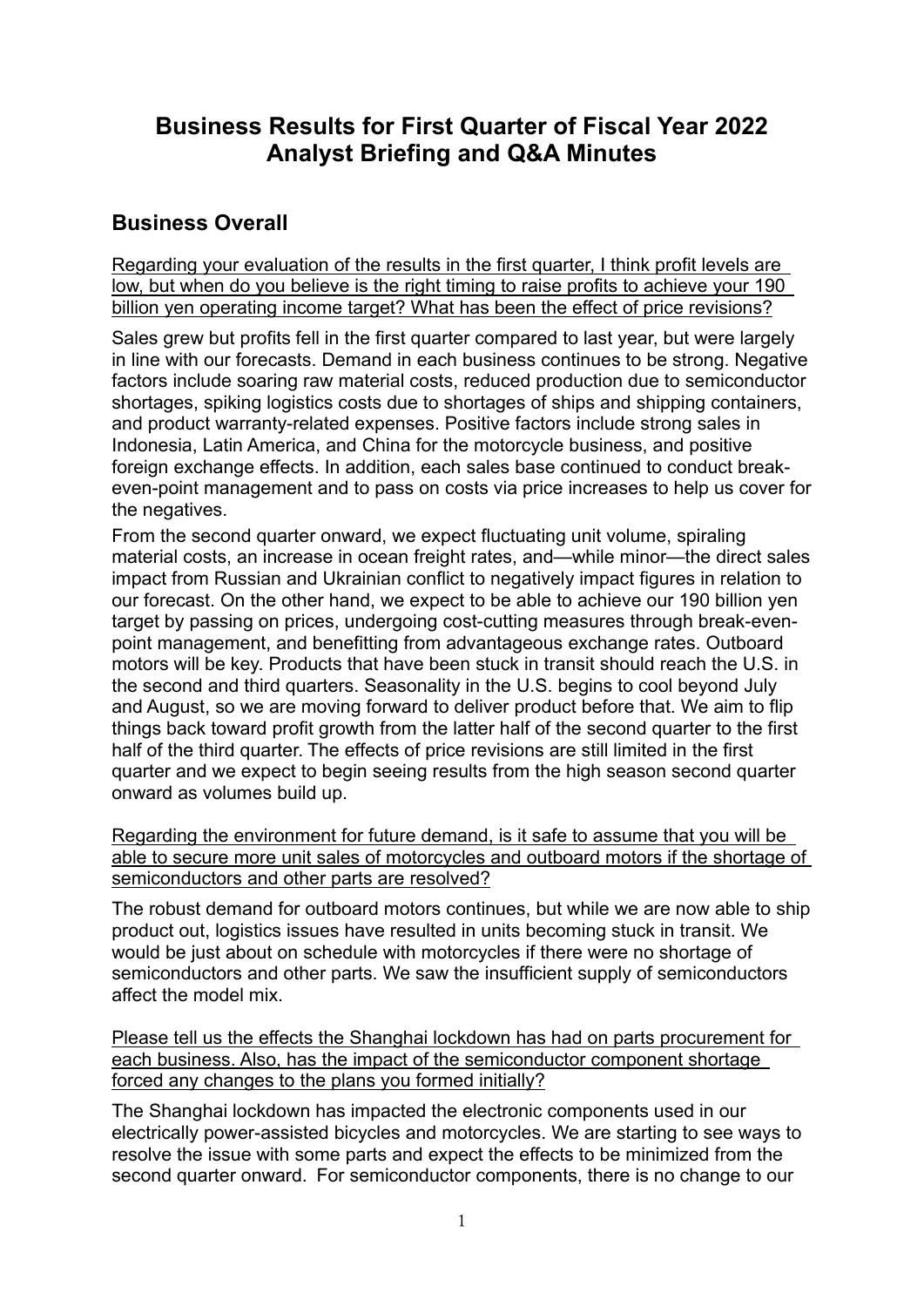plan to recover from the second quarter onwards, but the shipping and delivery situation varies for each component, and in working through allocation, we have not yet seen any major improvements. As we shift to products that are easy to manufacture, we are also moving to modify our products to use semiconductors meant for general consumers.

#### What have been the effects of the Russia and Ukraine situation on raw material prices?

The effects weren't yet apparent in the first quarter, but we are now expecting to see impacts from higher prices for iron, steel, plastics, and other materials in the future.

#### How will you respond to the logistics backlogs? Will there be any more problems from the second quarter onwards?

We will absorb the effects of cost increases by diligently incorporating their impacts on the business and pass on those costs through price increases on an ongoing basis. As it is likely this will be a prolonged situation, we will implement measures to minimize the impact and to avoid overlooking points of improvement as much as possible. We are considering alternatives for each region, including possibly utilizing non-logistics operators, as we take on the challenge of shipping products at the right time while keeping expenses at a reasonable level.

What led to the timing of the announcement of share buybacks in the first quarter? I believe it is related to the total payout ratio target stated in the Medium-Term Management Plan, but will there be any more buybacks made this year?

Under the new Medium-Term Management Plan, we have set a target of raising the total payout ratio to a cumulative three-year average in the 40% range, and we also announced a policy of flexibly purchasing treasury stock according to the range of our cash flows. The conditions are in place now, so the buyback we implemented this time was to show our new direction to deliver shareholder returns with the earliest timing possible. Going forward, we will actively pursue flexible share buybacks and provide shareholder returns while closely monitoring the condition of our cash flows.

## **Land Mobility Business**

It is unfortunate the Land Mobility business experienced higher sales but lower profits. What were the main influencing factors? Also, I believe passing on costs through price raises will begin to show its effects from the second quarter onwards, but please explain how you expect profit margins to rise going forward.

From the second quarter onward, we expect our countermeasures to begin taking effect and for profitability to rise. In the motorcycle business, the challenge is to introduce substitute semiconductors to our high-value-added models and get production started. Since the recreational vehicles business has seasonality, an early second quarter response is required. The SPV business is being affected by the Shanghai lockdown as well as provisions for product warranties. Since warranty provisions are a cost in the process, they do not constitute a significant impact. If we can deal with the parts out of stock due to the Shanghai lockdown, we can achieve our sales plan.